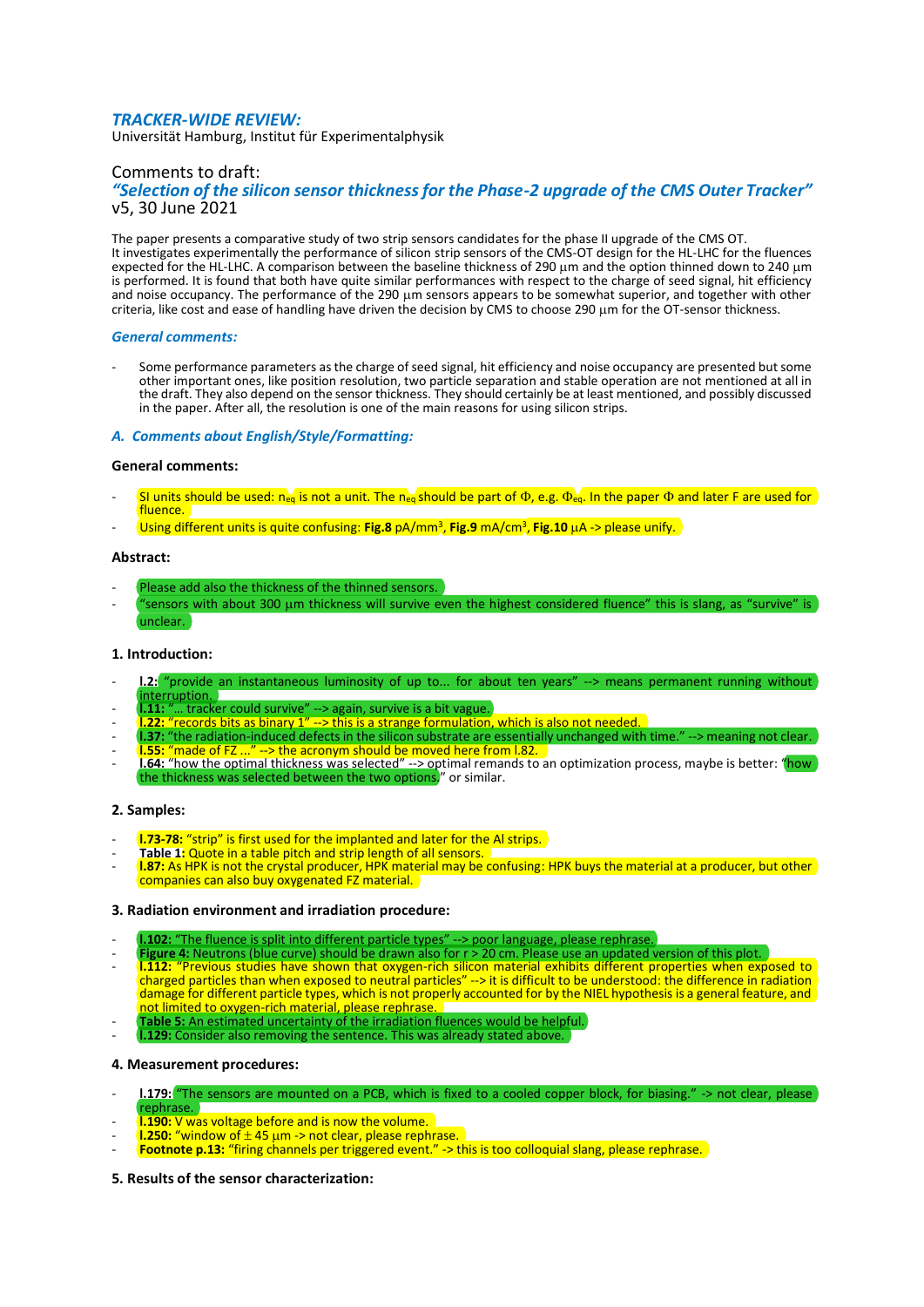- 1.259: "the shapes of the IV curves are very uniform" -> poor formulation; do you refer to the spread for sensors of the
- same type.
- **l.280:** "pure neutron irradiation" -> poor wording, please rephrase.
- **Table 10:** several numbers in italic.

# **6. Results of the charge collection study:**

- **l.374 (also 309):** "In conclusion" --> this can be made more evident, maybe bold. The discussion above is very lengthy and the reader may want to skip to the conclusion. Please try to shorten and focus the discussion.
- Table 12: Should be removed or reduced to 3 columns only. This is not necessary to present s, s\*4 and s\*12.
- **Figures 15 and 16:** Do the thicknesses of the red bands have a meaning? If not please change them with "standard" lines.

#### **7. Beam test results:**

- **Figure 18: Yellow is not visible.**
- **Figures 18 and 19:** F<sub>tot</sub> and F are used for Fluence. Usually  $\Phi$  is preferred. Since n<sub>eg</sub> is not a SI unit, it is preferable to quote  $\Phi_{\text{eq}} =$  XX cm<sup>-2</sup>

#### **8. Further considerations:**

Table 13: "Relative difference" is the only part in italic.

## **Acknowledgements:**

- 1468: "TThe tracker group" --> "The tracker group".
- *B. Everything else (e.g. strategy, paper structure, emphasis, additions/subtractions, etc):*

#### **Abstract:**

- ... could potentially deteriorate" --> it will certainly deteriorate, it is merely a question if the deteriorated performance is still acceptable.
- It is not clear here if  $1.5 \times 10^{15}$  is just the limit of this study or the maximum expected fluence.

## **1. Introduction:**

- ... macro-pixel sensors" --> add a sentence explaining what they are.
- **l12:** Please provide a number for the pileup.
- **l.13:** "finer granularity" Is it correct that the increased pile-up results in a significant increase in multiple hits in strips with an area of the present OT?
- **l.13:** "… tracking information at the Level-1" --> maybe one can briefly introduce pt modules here.
- **l.36:** "The operating voltage can be …" --> Are 600 V used from the beginning for all layers?

#### **2. Samples:**

- A short description of the biasing scheme would be helpful. How does the 1.5 M $\Omega$  bias resistors influence the C-V measurements of the sensor?
- Table 2: Has the distance sensitive area to cut edge been specified? --> it should be given. Are the depths of the strip and p-stop dopings known? It is the integral which is relevant.

#### **3. Radiation environment and irradiation procedure:**

- **l.137 & further text:** which irradiation was done first? If KAZ first then at TRIGA you have high annealing.

#### **4. Measurement procedures:**

- Table 6: What is the backside voltage in these measurements? Was the guard ring grounded? Is this considered when alculating the active volume?
- **l.190-191:** The definition of  $\alpha$  is not the one given in Moll thesis and subsequent papers. In the original definition of  $\alpha$ the difference of current irrad-current before irradiation is used and  $\alpha$  is defined for a voltage above full depletion. At which voltage is the current calculated?
- **l.199:** The seed signal distribution depends on the charge sharing, which depends on the Lorentz and the track angle. The angular distribution of the tracks from the source and the deposited energy is not presented in the paper, and as the geometry of the beta setup is not given, cannot be estimate either. Thus, one can have serious doubts that the results with respect to the efficiency of the source measurements can be trusted. As they seem to indicate that the situation is quite marginal, more information would be needed to have confidence in the results for the sensors exposed e highest fluence.
- **l.202 & further text:** The authors refer to "signal height". Amplitude is more appropriate than height if a voltage is  $m$ easured. Is the signal amplitude or charge measured? i.e. is there a charge amplifier in the readout system? For the source tests, the measured charge distribution has been fitted by a Landau distribution convolved with a Gaussian and the performance criterium is derived from the MPV of the Landau distribution. It should be stated what distribution has been used, as different authors use different distributions with the name of "Landau". Why the seed distribution, which is influenced by charge sharing should follow a Landau distribution?